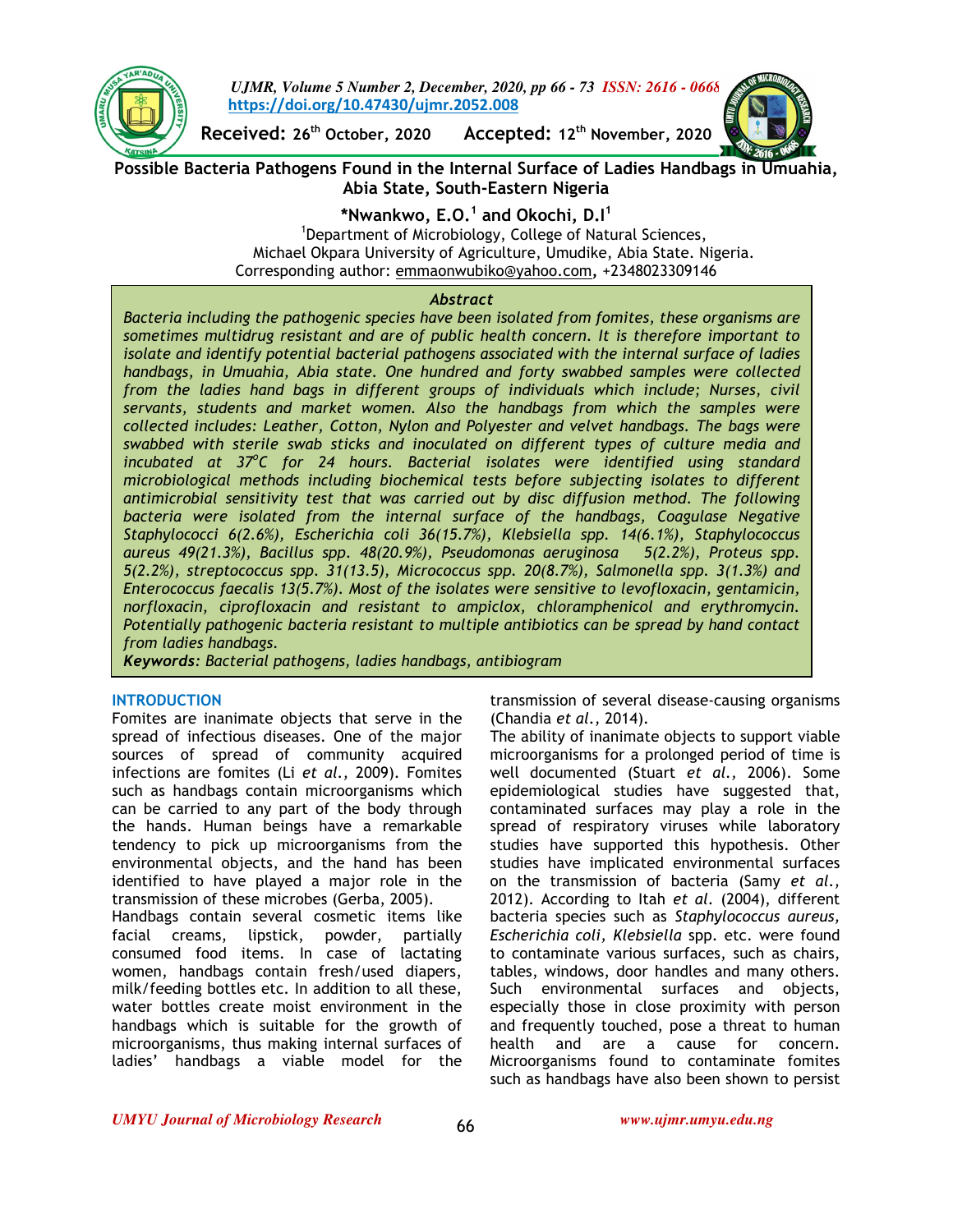## *UJMR, Volume 5 Number 2, December, 2020, pp 66 - 73 ISSN: 2616 - 0668*

on environmental surfaces for varying periods of time ranging from hours to months (French *et al.,*  2004). Therefore, cross infection of microbes, between environmental surfaces and host, has equally been established (Hardy *et al.,* 2006).The microorganism present on the internal surface of handbags of health care workers may contaminate gadgets and infect the patients (Chandia *et al.,* 2014).

This study was carried out to evaluate the bacterial contamination of the internal surfaces of ladies handbags in Umuahia, Abia State, Southeastern Nigeria

#### **MATERIALS AND METHODS**

#### **Study Location**

The study area covered Umuahia metropolis, Abia state in the southeastern part of Nigeria.

#### **Sample collection**

A total of 140 samples were collected randomly from internal surfaces of ladies handbags of women residing permanently in the study area (Umuahia) and were grouped according to their profession (i.e. students, civil servants, Nurses/Hospital staff, and Market women). The bags were supposed to have been in use for not less than six (6) months. Sterile swab sticks were used to swab the internal surfaces of the handbags. Prior to this, the swab sticks were moistened with sterile physiological saline before swabbing the handbags. This was aimed at ensuring that the microorganisms in the handbags adhered firmly to the swab sticks. Specimens were adequately labeled to reflect the number, group of respondent, location and date.

## **Cultural method**

Upon sample collection, specimen were transported to the laboratory where they were cultured using the streak plate method on MacConkey agar, Mannitol salt agar and Blood agar respectively and incubated for 24 hours at  $37^{\circ}$ C.

After 24 hours of incubation and the colonies were counted and assigned values (+, ++, +++) to determine the nature and severity of growth. Where; + shows Scanty growth (1-30 colonies), ++ shows moderate growth (31-70 colonies) and +++ shows profuse growth (71 and above). The isolation and identification of bacteria from the internal surface of handbags were done by standard methods. The isolate were identified by the modification of the methods described by Cheesebrough (2006) based on their; morphological appearance, Gram reaction and Biochemical characteristics.

# **Antibiogram**

Antibiotic disc susceptibility testing was performed on each of the identified isolates using Mueller Hinton agar. These antibiotics were tested with the aid of 0.1ml of 0.5 McFarland's standard as a turbidity check for a semi confluent growth on overnight cultures of the isolates on Mueller Hinton agar. In this method, standard paper discs impregnated with known amounts of antibiotics were placed on Mueller Hinton agar with a culture of the isolate and incubated for 24 hours at 37<sup>0</sup>C. Antibiotic activity was determined by measuring the diameter of the zone of inhibition around the antibiotic disc in millimeters (mm) with a protractor and transparent glass meter rule. The antibiotic sensitivity was determined for the following antibiotics; oflaxacin (10ug), peflacine (10ug), ceftriazone (10ug), amoxicillin clavulanate (30ug), and ampicillin (30ug). The organisms' sensitivity or resistance pattern to the drugs used was done with reference to the clinical and laboratory standard Institute (CSLI, 2012).

#### **RESULTS**

Table 1 shows the number of ladies handbags analyzed. A total of 140 ladies handbags were analyzed out of which 134 were positive for bacterial contamination of their internal surface.

Table 2 shows the incidence of multiple bacterial contaminations of handbags sampled.

The prevalence of different types of bacteria isolated from various handbags analyzed was shown in Table 3. *E. coli* was found to proliferate in all the bag types except those made of polyester. The handbags of nurses and market women were found to be greatly contaminated with total bacterial contamination figures of 70 and 62 respectively.

Table 4 shows the prevalence of different types of bacteria isolated from handbags of various groups in the study. Here, leather bags were found to possess the highest rate of bacterial contamination. Table 5 shows the antibiotic susceptibility of the bacteria isolates from various types of handbags. This revealed a moderate pattern of multiple drug resistance (MDR) of the isolates to the antibiotics used.

Table 6 shows the mean bacterial colony count and degree of contamination of different types of handbags whereas.

Table 7 shows the influence of the inner lining of the bags analyzed on the colonization of bacterial pathogens. Bags with rough internal linings were seen to harbor the greatest number of bacterial contaminants.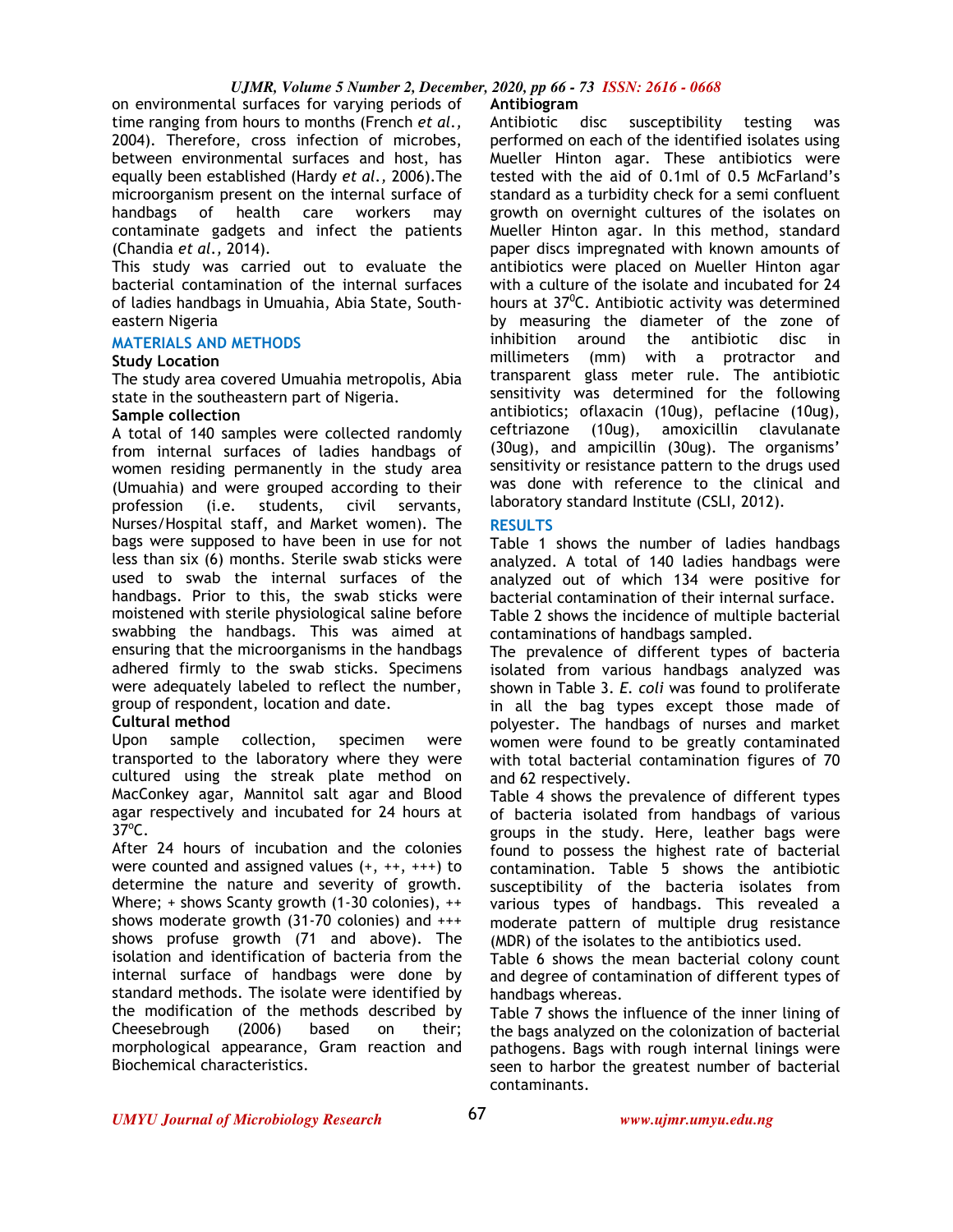|  | UJMR, Volume 5 Number 2, December, 2020, pp 66 - 73 ISSN: 2616 - 0668 |  |  |
|--|-----------------------------------------------------------------------|--|--|
|  | r and types of handbags from where isolates were obtained             |  |  |

| Table 1: Number and types of handbags from where isolates were obtained |              |               |                       |          |                        |            |  |  |  |
|-------------------------------------------------------------------------|--------------|---------------|-----------------------|----------|------------------------|------------|--|--|--|
| Group                                                                   | Total number |               | <b>Total Positive</b> |          |                        |            |  |  |  |
|                                                                         | of bags      |               |                       |          |                        | (%)        |  |  |  |
|                                                                         | analyzed     | <b>Velvet</b> | Leather               | Cotton   | Nylon and<br>Polyester |            |  |  |  |
| Market women                                                            | 39           | 3             | 15                    | 16       |                        | 41 (30.6)  |  |  |  |
| <b>Nurses</b>                                                           | 40           |               | 25                    | 3        | 8                      | 37(27.6)   |  |  |  |
| Civil servants                                                          | 30           |               | 22                    | 3        | 5                      | 31(23.1)   |  |  |  |
| <b>Students</b>                                                         | 31           | 2             | 19                    | 2        | 2                      | 25(18.7)   |  |  |  |
| <b>Total</b>                                                            | 140          | 7(5)          | 81(57.9)              | 24(17.1) | 22(15.7)               | 134 (95.7) |  |  |  |

| Category          | <b>Type</b>            | <b>bags</b><br>positive | <b>Multiple Bacteria Contamination</b><br>No of |                |                |            |     |  |
|-------------------|------------------------|-------------------------|-------------------------------------------------|----------------|----------------|------------|-----|--|
|                   |                        |                         | 1 Isolate                                       | 2 isolates     | 3 Isolates     | 4 Isolates |     |  |
| Market            | Leather                | 15                      | 12                                              | 2              |                |            |     |  |
| women             | Cotton                 | 16                      | 11                                              | $\overline{2}$ | 2              |            |     |  |
|                   | Velvet                 | 3                       |                                                 | $\overline{2}$ |                |            | 62  |  |
|                   | Nylon and<br>Polyester | 7                       | 6                                               |                |                |            |     |  |
| <b>Nurses</b>     | Leather                | 25                      | 15                                              | 4              | 4              | 2          |     |  |
|                   | Cotton                 | 3                       |                                                 | $\overline{2}$ |                |            |     |  |
|                   | Velvet                 |                         | 1                                               |                |                |            | 70  |  |
|                   | Nylon and<br>Polyester | 8                       | 3                                               |                | 4              | 1          |     |  |
| <b>Students</b>   | Leather                | 19                      | 10                                              | 7              | 3              |            |     |  |
|                   | Cotton                 | 2                       | 2                                               |                |                |            |     |  |
|                   | Velvet                 | $\overline{\mathbf{c}}$ |                                                 | 2              |                |            | 43  |  |
|                   | Nylon and<br>Polyester | $\overline{2}$          | 1                                               |                |                |            |     |  |
| Civil<br>servants | Leather                | 22                      | 8                                               | 9              | $\overline{4}$ | 1          |     |  |
|                   | Cotton                 | 3                       | 3                                               |                |                |            |     |  |
|                   | Velvet                 |                         |                                                 | 1              |                |            | 55  |  |
|                   | Nylon and<br>Polyester | 5                       | $\overline{2}$                                  | $\overline{3}$ |                |            |     |  |
| <b>Total</b>      |                        | 134                     | $\overline{74}$                                 | 68             | 60             | 28         | 230 |  |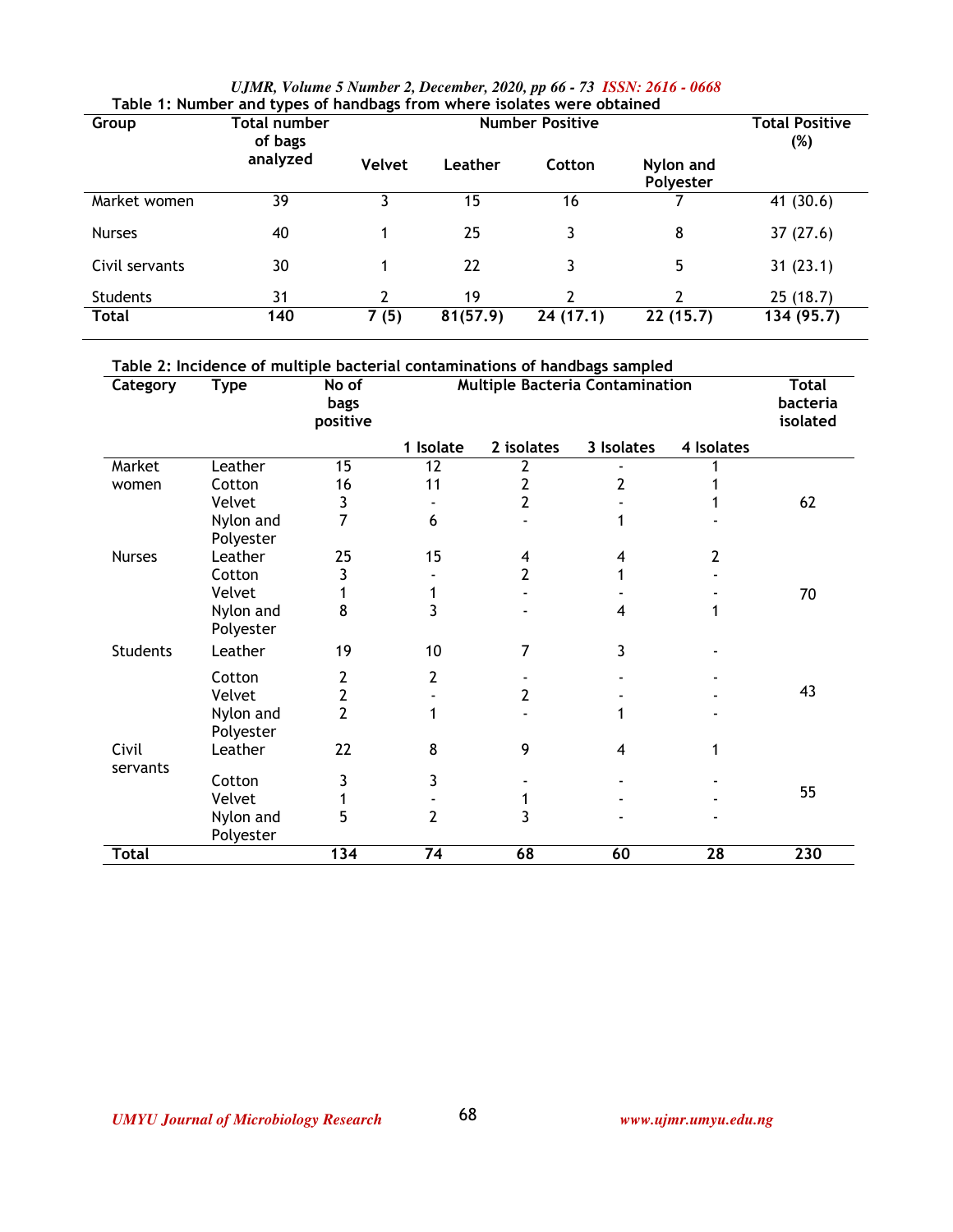| Table 3: Prevalence of different types of bacteria isolated from various handbags analyzed |            |            |                          |                            |                   |  |  |
|--------------------------------------------------------------------------------------------|------------|------------|--------------------------|----------------------------|-------------------|--|--|
| <b>Bacterial Isolates</b>                                                                  |            |            | <b>Types of handbags</b> |                            | <b>Cumulative</b> |  |  |
|                                                                                            | Velvet (%) | Cotton (%) | Leather (%)              | Nylon and<br>polyester (%) | number (%)        |  |  |
| CoNS                                                                                       |            |            | 5(3.6)                   | 1(2.5)                     | 6(2.6)            |  |  |
| E. coli                                                                                    | 3(20)      | 5(13.5)    | 21(15.2)                 | 7(17.5)                    | 36(15.7)          |  |  |
| Klebsiella spp                                                                             |            |            | 10(7.2)                  | 4(10.0)                    | 14(6.1)           |  |  |
| S. aereus                                                                                  | 3(20)      | 7(18.9)    | 30(21.7)                 | 9(2.5)                     | 49(21.3)          |  |  |
| Bacillus spp                                                                               | 5(33.3)    | 11(29.7)   | 27(19.6)                 | 5(12.5)                    | 48(20.9)          |  |  |
| P. aeruginosa                                                                              |            |            | 4(2.9)                   | 1(2.5)                     | 5(2.2)            |  |  |
| Proteus spp                                                                                |            | 1(2.7)     | 4(2.9)                   |                            | 5(2.2)            |  |  |
| Streptococcus spp                                                                          | 1(6.7)     | 5(13.5)    | 18(13)                   | 7(17.5)                    | 31(13.5)          |  |  |
| Micrococcus spp                                                                            | 3(20)      | 4(10.8)    | 10(7.2)                  | 3(7.5)                     | 20(8.7)           |  |  |
| Salmonella spp                                                                             |            |            | 3(2.3)                   |                            | 3(1.3)            |  |  |
| E. faecalis                                                                                |            | 4(10.8)    | 6(4.3)                   | 3(7.5)                     | 13(5.7)           |  |  |
| Total                                                                                      | 15         | 37         | 138                      | 40                         | 230               |  |  |

*UJMR, Volume 5 Number 2, December, 2020, pp 66 - 73 ISSN: 2616 - 0668*

CoNS – Coagulase Negative Staphylococci

**Table 4: Prevalence of different types of bacteria isolated from handbags of various groups in the study** 

| <b>Bacterial Isolates</b> |                          | <b>Cumulative</b> |            |                |            |
|---------------------------|--------------------------|-------------------|------------|----------------|------------|
|                           | Market                   | Student (%)       | Nurses (%) | Civil servants | number (%) |
|                           | Women (%)                |                   |            | (%)            |            |
| <b>CoNS</b>               |                          | 4(9.3)            | 1(1.4)     | 1(1.8)         | 6(2.6)     |
| E. coli                   | 9(14.5)                  | 2(4.7)            | 16(22.8)   | 9(16.4)        | 36(15.7)   |
| Klebsiella spp            | ٠                        | 2(4.7)            | 5(7.1)     | 7(12.7)        | 14(6.1)    |
| S. aereus                 | 15(24.2)                 | 10(23.3)          | 7(10.0)    | 17(30.9)       | 49(21.3)   |
| Bacillus spp              | 23(37.1)                 | 7(16.3)           | 12(17.1)   | 6(10.9)        | 48(20.9)   |
| P. aeruginosa             | $\overline{\phantom{0}}$ | 2(4.7)            | 1(1.4)     | 2(3.6)         | 5(2.2)     |
| Proteus spp               |                          |                   | 4(5.7)     | 1(1.8)         | 5(2.2)     |
| Streptococcus spp         | 7(11.3)                  | 5(11.6)           | 13(18.6)   | 6(10.9)        | 31(13.5)   |
| Micrococcus spp           | 4(6.5)                   | 7(16.3)           | 6(8.6)     | 3(5.5)         | 20(8.7)    |
| Salmonella spp            | ٠                        | 2(4.7)            | 1(1.4)     |                | 3(1.3)     |
| E. faecalis               | 4(6.5)                   | 2(4.7)            | 4(5.7)     | 3(5.5)         | 13(5.7)    |
| Total                     | 62                       | 43                | 70         | 55             | 230        |

CoNS – Coagulase Negative Staphylococci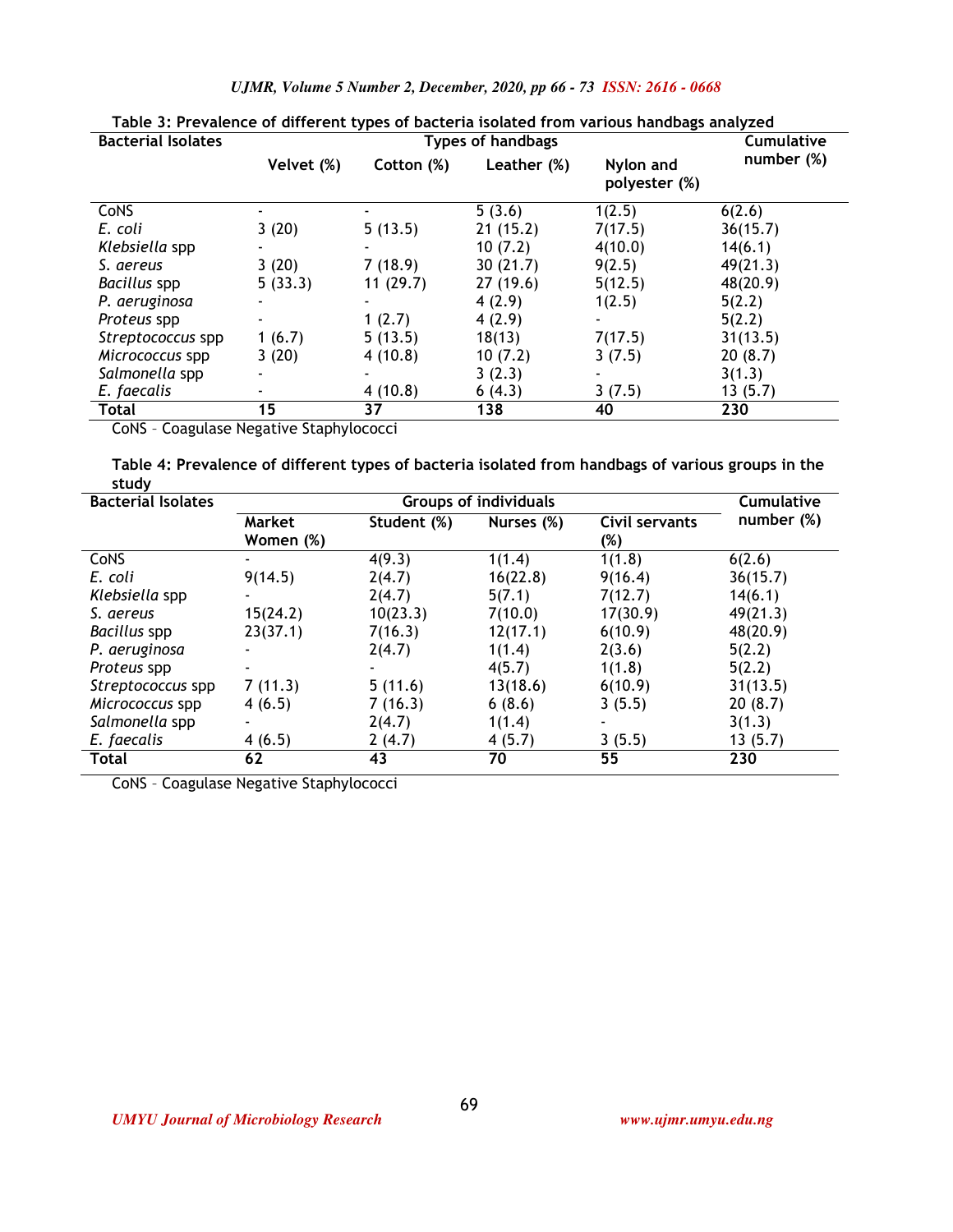| Organism          | No<br>Number sensitive (%) |           |          |                          |            |           |                          |                          |          |           |                          |
|-------------------|----------------------------|-----------|----------|--------------------------|------------|-----------|--------------------------|--------------------------|----------|-----------|--------------------------|
|                   | Teste<br>d                 | <b>RD</b> | AML      |                          | <b>CPX</b> | <b>NB</b> | <b>CH</b>                | Е                        | LEV      | <b>CN</b> | <b>APX</b>               |
| CoNS              | O                          | 4(66.7)   | 1(16.6)  | 3(50)                    | 2(33.3)    | 4(66.7)   | $\overline{\phantom{0}}$ | 5(83.3)                  | 6(100)   | 4(66.7)   |                          |
| E. coli           | 36                         | 20(55.6)  | 5(13.9)  | 30(83.3)                 | 30(83.3)   | 35(97.2)  | $\sim$                   |                          | 20(55.6) | 28(77.8)  | $\overline{\phantom{a}}$ |
| Klebsiella spp    | 14                         | 10(71.4)  | 0(0)     | 10(71.4)                 | 11(78.6)   | 12(85.7)  | $\sim$                   |                          | 14(100)  | 11(78.6)  | $\blacksquare$           |
| S. aereus         | 49                         | 30(61.2)  | 0(0)     | 29(59.2)                 | 32(65.3)   | 40(81.6)  | $\overline{\phantom{a}}$ | 29(59.2)                 | 45(91.8) | 25(51.1)  | $\overline{\phantom{a}}$ |
| Bacillus spp      | 48                         | 38(79.2)  | 10(20.8) | 25(52.1)                 | 40(83.3)   | 30(62.5)  | 10(20.8)                 | 40(83.3)                 | 40(83.3) | 38(79.2)  | $\overline{\phantom{a}}$ |
| P. aeruginosa     | 8                          |           |          | 1(12.5)                  | 1(12.5)    | -         |                          |                          | 6(75)    | 6(75)     | $\overline{\phantom{0}}$ |
| Proteus spp       |                            | 2(40)     | 1(20)    |                          | 2(40)      | 3(60)     | ٠                        | $\overline{\phantom{0}}$ | 5(100)   | 3(60)     | 1(20)                    |
| Streptococcus spp | 31                         | 15(48.4)  | 5(16.1)  | $\overline{\phantom{0}}$ | 21(67.7)   | 15(48.4)  | $\sim$                   |                          | 10(32.3) | 19(61.3)  | 12(38.7)                 |
| Micrococcus spp   | 20                         | 11(55)    | 15(75)   | 6(30)                    | 9(45)      | 17(85)    | 2(10)                    | 3(15)                    | 19(95)   | 10(50)    | 13(65)                   |
| Salmonella spp    |                            | (33.3)    | 0(0)     | 0(0)                     | 3(100)     | 2(66.6)   | 0(0)                     | 0(0)                     | 3(100)   | 2(66.6)   | 0(0)                     |
| E. faecalis       | 13                         | 6(46.2)   | 1(7.7)   | 4(30.8)                  | 7(53.8)    | 6(46.2)   | 0(0)                     | 8(61.5)                  | 8(61.5)  | 7(53.8)   | 2(15.4)                  |

*UJMR, Volume 5 Number 2, December, 2020, pp 66 - 73 ISSN: 2616 - 0668* **Table 5: Antibiotic susceptibility of the bacteria isolates from various types of handbags** 

**Key** RD = Rifampicin, S = Streptomycin AML = Amoxil, CPX = Ciproflox, NB = Norfloxacin, CH = Chloramphenicol, E = Erythromycin,LEV = Levofloxacin, CN = Gentamycin, APX = Ampiclox, CoNS- Coagulase Negative Staphylococci.

|  | Table 6: Mean bacterial colony count and degree of contamination of different types of handbags |
|--|-------------------------------------------------------------------------------------------------|
|  |                                                                                                 |

| <b>Bacteria Isolate</b> | Leather        |                            | Velvet                   |                            | Cotton         |                            | Nylon and polyester |                            |
|-------------------------|----------------|----------------------------|--------------------------|----------------------------|----------------|----------------------------|---------------------|----------------------------|
|                         | Mean           | Degree of<br>contamination | Mean                     | Degree of<br>contamination | Mean           | Degree of<br>contamination | Mean                | Degree of<br>contamination |
| <b>CoNS</b>             | $1.6 \pm 21.5$ | $\ddot{}$                  |                          |                            |                |                            | 85                  | $+++$                      |
| E. coli                 | $5.6 \pm 50.3$ | $++$                       | $7.5 \pm 61.2$           | $++$                       | $6.2 \pm 48.2$ | $++$                       | $4.8 \pm 35.7$      | $^{++}$                    |
| Klebsiella spp          | $1.3 \pm 20.7$ | $+$                        |                          |                            |                | $\overline{\phantom{0}}$   | $1.5 \pm 40.8$      | $^{++}$                    |
| S. aereus               | $6.4 \pm 60.2$ | $++$                       | $6.8 \pm 57.3$           | $++$                       | $5.8 \pm 68.3$ | $++$                       | $5.7 \pm 62.5$      | $^{++}$                    |
| Bacillus spp            | $1.3 \pm 19.2$ | $+$                        | $1.3 \pm 20.6$           | $\pm$                      | $1.7 \pm 21.3$ | $\pm$                      | $5.8 \pm 63.4$      | $^{++}$                    |
| P. aeruginosa           | $1.7 \pm 17.1$ | $+$                        |                          |                            |                |                            | 95                  | $+++$                      |
| Proteus spp             | $1.5 \pm 23.2$ | $+$                        |                          |                            | 22             | $+$                        |                     |                            |
| Strept. spp             | $1.3 \pm 26.5$ | $+$                        | $1.5 \pm 27.2$           | $\pm$                      | 1.6 25.6       | $+$                        | $1.3 \pm 28.2$      | $+$                        |
| Micrococcus spp         | $3 \pm 6.5$    | $+$                        | $1.9 \pm 25$             | $+$                        | $4.5 \pm 17$   | $+$                        | $7.9 \pm 13.7$      | $+$                        |
| Salmonella spp          | $7.5 \pm 65.7$ | $++$                       |                          |                            |                | $\overline{\phantom{a}}$   |                     |                            |
| E. faecalis             | $4.5 \pm 60.0$ | $++$                       | $\overline{\phantom{0}}$ |                            | $3.0 \pm 28.5$ | $+$                        | $4.0 \pm 40.6$      | $^{++}$                    |

CoNS- Coagulase Negative Staphylococci, + = Scanty growth (1-30 colonies), ++ = Moderate growth (31-70 colonies) and +++ = Profuse growth (71 and above)

70

*UMYU Journal of Microbiology Research www.ujmr.umyu.edu.ng*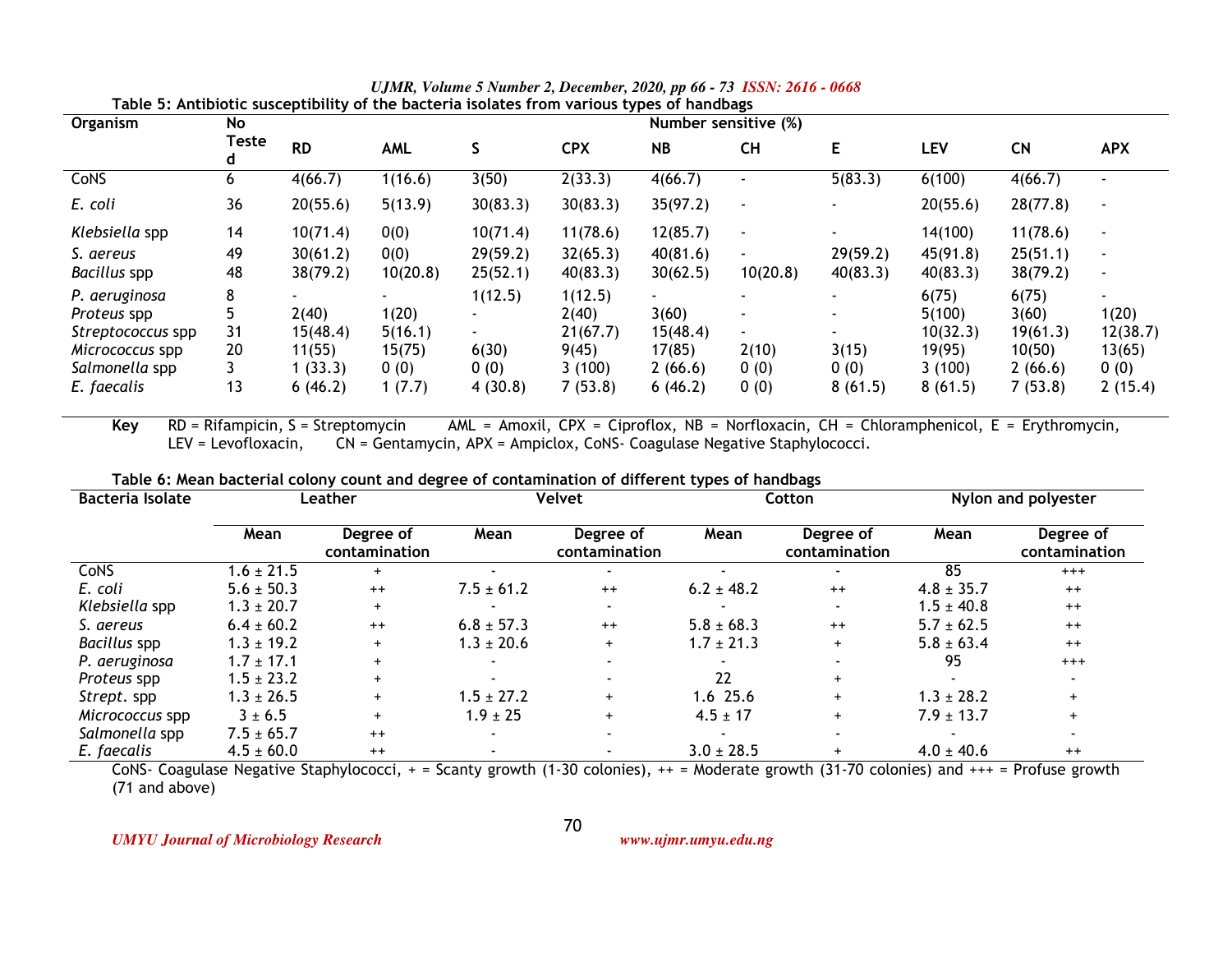*UJMR, Volume 5 Number 2, December, 2020, pp 66 - 73 ISSN: 2616 - 0668* **Table 8: Influence of the inner lining of the bags analyzed on the colonization of bacterial pathogens** 

| <b>Types of Bags</b> | Smooth surface | <b>Rough Surface</b> | <b>Total Number</b> |
|----------------------|----------------|----------------------|---------------------|
|                      | Positive (%)   | Positive (%)         | Positive (%)        |
|                      |                |                      |                     |
| Velvet               | 2(6.1)         | 5(4.9)               | 7(5.2)              |
| Leather              | 14(42.4)       | 67(66.3)             | 81(60.4)            |
| Cotton               | 7(21.2)        | 17(16.8)             | 24(17.9)            |
| Nylon and Polyester  | 10(30.3)       | 12(11.9)             | 22(16.4)            |
| <b>Total</b>         | 33(24.6)       | 101 (75.4)           | 134                 |

# **DISCUSSION**

Handbag is an important reservoir of microorganisms. This study isolated a total of 230 bacterial organisms comprising eight (8) bacteria genera from the 140 ladies handbags analyzed. Findings revealed the presence of bacterial contaminants in ladies handbags which is in agreement with the study of some researchers (Bakunas *et al.,* 2009; Williams *et al.,* 2011) who reported in their separate investigations that the inside of ladies handbags and shopping bags were laden with bacteria.

The bacterial load could possibly increase due to the storage of things inside the bag. In this study, the handbags examined were found to be contaminated with considerable number of gram positive and gram-negative bacteria which is in agreement with the research in northern Nigeria (Yazah *et al.,* 2012) who obtained both grampositive and gram-negative bacteria from environmental surfaces. Gram-positive bacteria are mostly skin flora bacteria which would account for their predominance in the handbags. Isolation of *Staphylococcus* spp., *Enterococcus faecalis* and *Streptococci* spp. from ladies handbags in this research compares favourably with a study in Chandigarh, India (Datta *et al.,*  2009) where gram-positive bacteria such as *Staphylococci* spp., *Streptococci* spp. and *Enterococci* spp. were isolated from various surfaces.

*Bacillus* spp. (20.9%) was isolated from the ladies handbags analyzed in this study and its predominance could be explained by the fact that *Bacillus* spp. is ubiquitous in nature with their spores able to resist environmental changes. This finding is in agreement with the research carried out by some other researchers (Datta *et al.,* 2009) who reported that large number of isolated *Bacillus* species was transferred from fingertips or hands touching inanimate surfaces.

The isolation of *Pseudomonas aeruginosa* could be explained by the fact that *P. aeruginosa* can live in both living and inanimate objects and are very ubiquitous in nature. According to Botzenharat and Doring (1993), warm temperature favours the growth of *P. aeruginosa*  and the internal surfaces of bags are warm most of the time.

Different types of enteric bacteria were observed in this study. This indicates the presence of contamination and a low level of hygienic practices among the individuals. They are present in faecal matter, soil and water. These include; *E. coli, Salmonella* spp.*, Klebsiella* spp. and *Proteus*

spp. They can cause infection in the individual through oral route when there is no hand hygiene and handbag hygiene culture in the individual. *Salmonella* spp. is known to cause severe gastroenteritis in various age groups. Its presence in this study also shows possible faecal contamination and portends danger to the owners of these bags.

*S. aureus* are capable of causing boils, infection of wounds, ulcers, meningitis and food poisoning. *Streptococcus* spp. is capable of causing sore throat, otitis media, septicemia and occasionally toxic shock syndrome. CoNS are capable of causing endocarditis and bacteremia.

*E. coli, Klebsiella* spp.*, Proteus* spp., are capable of causing gastrointestinal and urinary tract infection. *P*. *aeruginosa* is capable of causing external ear infection, eye infection, urinary tract infection, skin infections (Cheesebrough, 2006). However, clinical investigations indicate that infection risks depend on number of organisms transferred and the immune status of the person (Scott *et al.,* 2008). The rough inner lining, the internal surfaces of the handbags sampled were found to harbour a higher percentage of bacterial contaminants when compared with smooth internal surfaces with a percentage bacterial contamination of 75.4% and 24.6% respectively.

*UMYU Journal of Microbiology Research www.ujmr.umyu.edu.ng*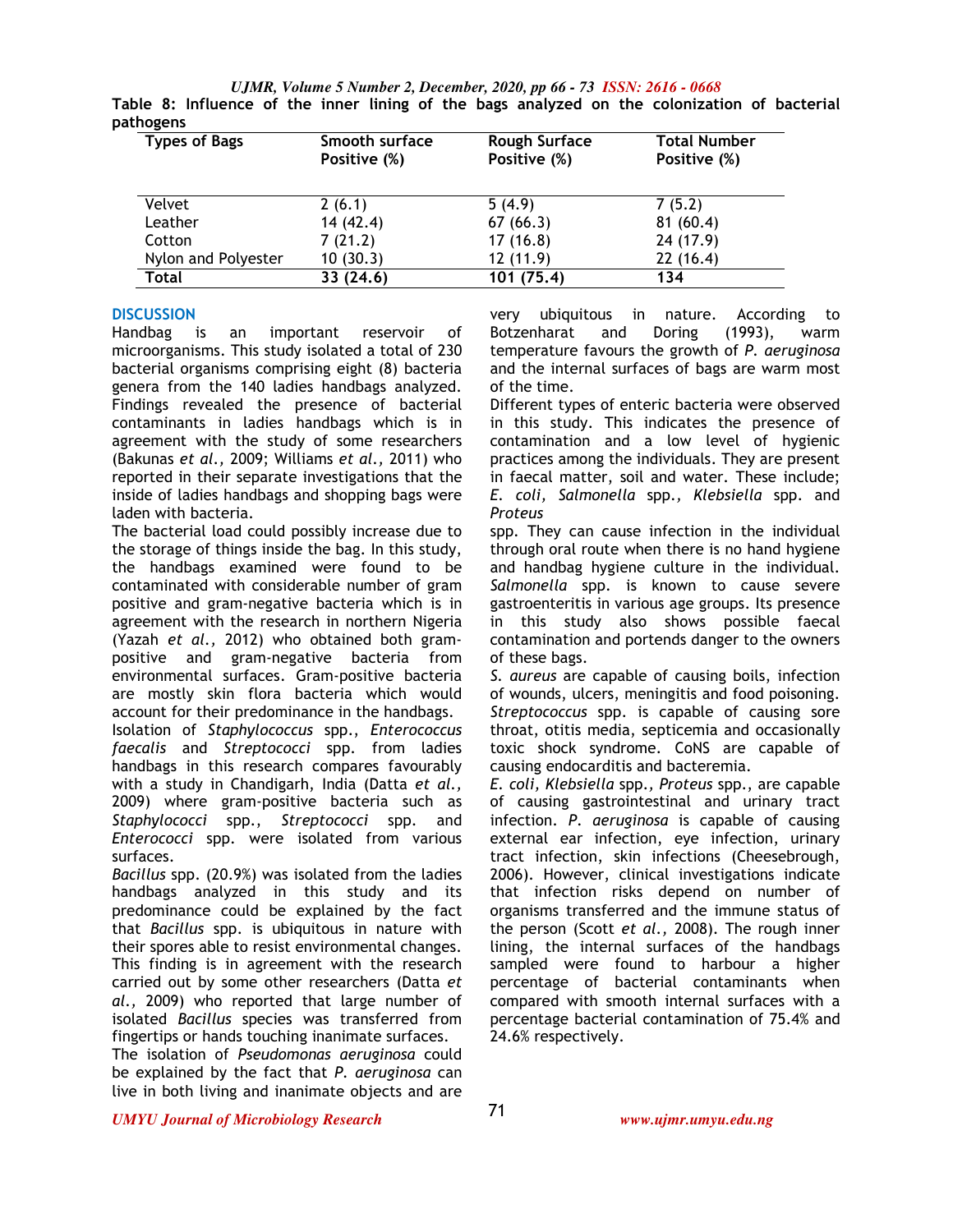#### *UJMR, Volume 5 Number 2, December, 2020, pp 66 - 73 ISSN: 2616 - 0668*

This is in agreement with the reports of (Katsikogianni *et al.,* 2004) who found that rough surfaces and grooved materials increase the surface area and provide hidden sites which favour bacterial adhesion compared to smooth surfaces. Also, microorganisms adhere more to braided materials than to flat ones.

# **CONCLUSION**

Findings from this study showed that handbags aid in the spread of microbes between individuals. The isolation of pathogenic bacteria from handbags in this study indicates that they can be vehicles for disease transmission. The microorganisms present in the handbags internal surface can contaminate gadgets and transfer germs to the body.

Hand and handbag hygiene should be practiced for the interruption of colonization pathogens

#### **REFERENCES**

- Bakunas, K.I. and Madigan, E.A. (2009). Infection prevention and control in home health care: The nurse`s bag. *American Journal of Infection Control*. **37**: 687-8.
- Botzenharat, K. and Doring, G. (1993). *Pseudomonas aeruginosa* as an opportunistic pathogen. Ecology and epidemiology of *Pseudomonas aeruginosa*; Edited: Mario Campa *et al* Plenum Press New York. 1-7.
- Chandra, J., Sowndarya, A. and Sirisha (2014) Sharma. How safe Ladies handbags are: A microbiological view. *Biology and Medicine.* 6: 212.
- Cheesebrough, M. (2006). District laboratory practice in tropical countries. Second edition part 2. Cambridge University Press; 62-194.
- Clinical and Laboratory Standards Institute (CLSI) (2012). Performance standards for antimicrobial susceptibility testing; Twenty-second Informational supplement; 32(3), M100-S22, 6030-6035.
- Datta, P., Rani, H., Chander, J. and Guputa, V. (2009). Bacterial contamination of mobile phones of health care workers. *Indian Journal of Medical Microbiology*. **27**(3): 279-81.
- French, G.L., Otterb, J.A., Shannpona, K.P., Adams, W.M.T.and Watting. (2004). Tackling contamination of the hospital environment by Methicillin-Resistant *Staphylococcus aureus* (MRSA): A comparison between conventional

and subsequent spread of infection. Also cleaning and disinfecting of contaminated internal lining of handbags will help in removal or killing of organisms.

#### **RECOMMENDATION**

Based on the findings of this study, it is important to achieve decontamination by applying some measures. They are:

- $\triangleright$  Proper hand washing with soap and detergent.
- $\triangleright$  Proper cleaning and disinfection of medical instrument that are kept sometimes in handbags e.g. Stethoscope.
- $\triangleright$  Sun drying of the internal covering of the handbags.
- $\triangleright$  Regular washing of the internal covering of the handbags.

terminal and hydrogen peroxide vapour decontamination. *Journal of Hospital Infection*. **57**: 31-37.

- Gerba, C.P. (2005). Importance of fomites in the transmission of Infectious disease. University of Arizona*. Journal of Infection.*. **51**:103-109.
- Hardy, K.J., Oppenheim, B.A., Gossain, S., Gao, F. and Hawkey, P.M. (2006) A study of the relationship between environmental contamination with the methicillinresistant *Staphylococcus aureus* (MRSA) and patients' acquisition of MRSA*. Infection Control and Hospital Epidemiology*. **27**: 127-132.
- Itah, A.Y. and Ben, A.E. (2004). Incidence of enteric bacteria and *Staphylococcus aureus* in day care centres in Akwa Ibom State, Nigeria*. Southeast Asian Journal of Tropical Medicine and Public Health.*  **35**(1): 202-209.
- Katsikogianni, M. and Missirlis, Y.F. (2004). Concise review of mechanisms of bacterial adhesion to biomaterials and of techniques used in estimating bacteria material interactions. *Journal of European Cells and Materials*. **8**: 37-57.
- Li, S., Eiseberg, J, Sicknall, I. and Koopman, J. (2009). Dynamics and control of infections transmitted from person to person through the environment. *American Journal of Epidemiology*. **170**:257-265.

*UMYU Journal of Microbiology Research www.ujmr.umyu.edu.ng*